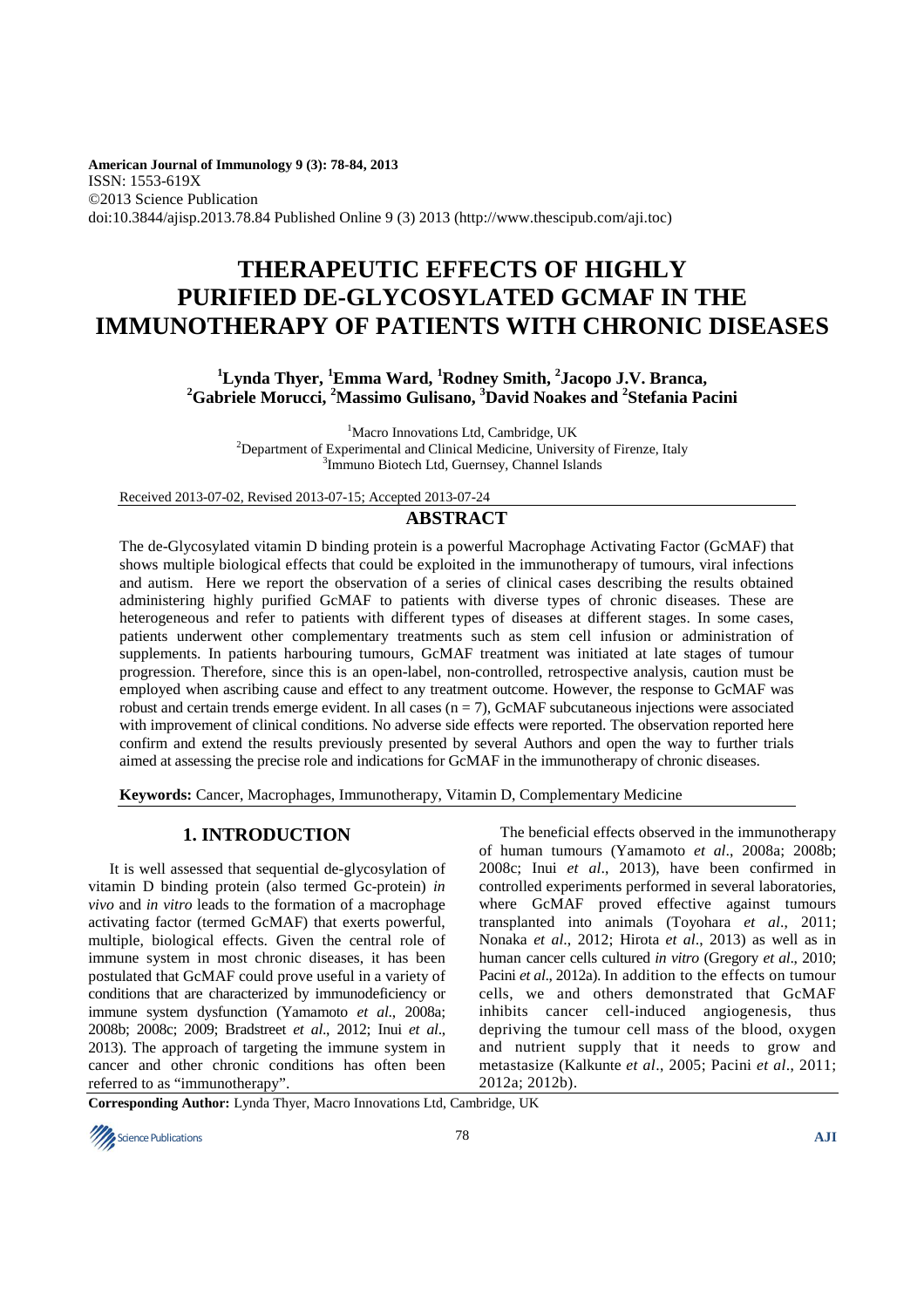Even though the majority of papers published on GcMAF so far, are in the area of clinical and experimental oncology, because of its multifaceted biological effects, GcMAF seems to be effective also in other chronic conditions that are characterized by immune dysfunction and systemic inflammation. The theoretical usefulness of GcMAF in HIV/AIDS patients was first hypothesized in 1994 (Yamamoto *et al*., 1995) and a study published in 2009 after prolonged follow-up, demonstrated the effectiveness of GcMAF in restoring the immune system in HIV-infected patients (Yamamoto *et al*., 2009).

The involvement of GcMAF in the therapy of autism is more recent and the first study on this subject was published in 2012 describing the effects of GcMAF in 40 autistic children (Bradstreet *et al*., 2012), whereas the effects of GcMAF in Myalgic Encephalomyelitis/Chronic Fatigue Syndrome (ME/CFS) (Carruthers *et al*., 2011), albeit presented at international conferences on the syndrome (Lapp, 2011) have not yet been published. The effects of GcMAF in these conditions that involve the immune system as well as the central nervous system can be ascribed to the recently elucidated GcMAF molecular signalling pathway.

Thus, we recently hypothesized that the effects of GcMAF are mediated by cross-talk with the Vitamin D Receptor (VDR) and we elucidated the molecular type of interaction occurring between these two vitamin D binding proteins that belong to the vitamin D axis and exert a multiplicity of effects at the cellular and molecular level (Ruggiero and Pacini, 2011; Thyer *et al*., 2013). Since the VDR is expressed in a variety of tissues including the central nervous system (Harms *et al*., 2011) it can be hypothesized that GcMAF may exert a direct effect on neurons as well as an indirect effect of rebalancing the immune system that is often dysfunctional in autism and ME/CFS.

At the molecular level, we demonstrated that GcMAF stimulates the intracellular signalling pathway belonging to the cAMP cascade and this pathway could be responsible for the apoptosis of tumour cells induced by GcMAF (Pacini *et al*., 2011).

The solidity of the scientific results concerning GcMAF effects in a variety of diseases and experimental systems is witnessed by the number scientific papers published by several research groups in the peerreviewed literature since the first report on GcMAF in 1994 (Yamamoto *et al*., 1994). Because of the solid scientific rationale underlying the compassionate use of GcMAF in patients with advanced or untreatable

diseases, hundreds of physicians in all parts of the world have adopted its use in a variety of conditions where it could prove useful. In this series of clinical cases, we report some examples of the results that have been obtained administering GcMAF to patients with diverse types of cancers at advanced stages and with other diseases. In describing the following individual cases, we are well aware that these reports, because of their heterogeneity and very small numbers, can be considered anecdotes. However, it is worth noticing that a very recent study on the evaluation of clinical practice prompts for re-evaluation of individual cases such as those presented here (Nunn, 2011). Thus, it is well known that some studies present large and impressive statistics obtained from many observations while others report a small number of noteworthy events, as we do in this study. According to this novel, authoritative, epistemological approach, "all of these stories become evidence of what works in medicine" (Nunn, 2011). Therefore, we suggest that the clinical cases reported below may be considered as evidence for the effectiveness of GcMAF in different conditions and may encourage further studies on this topic.

## **2. MATERIALS AND METHODS**

## **2.1. GcMAF**

Physicians obtained highly purified, commercially available GcMAF from Immuno Biotech Ltd., Guernsey, Channel Islands. GcMAF was purified according to the procedure described by Yamamoto *et al.* (2008a). Briefly, vitamin D-binding protein was isolated from purified human serum obtained from the American Red Cross, using either 25-hydroxyvitamin D3-Sepharose high affinity chromatography, or actin-agarose affinity chromatography. The bound material was eluted and then further processed by incubation with three immobilized enzymes. The resulting GcMAF was filter sterilized. The protein content and concentration was assayed using standard Bradford protein assay methods (Bradford, 1976). At the end of the production process, GcMAF was checked for sterility "in-house" and externally by independent research laboratories. Its safety and biological activity were tested in human monocytes (Pacini *et al*., 2012a), human breast cancer cells (Pacini *et al*., 2012b) and chick embryo chorionallantoic membrane (Pacini *et al*., 2011). Safety and activity tests were routinely conducted on each individual batch of highly purified GcMAF.

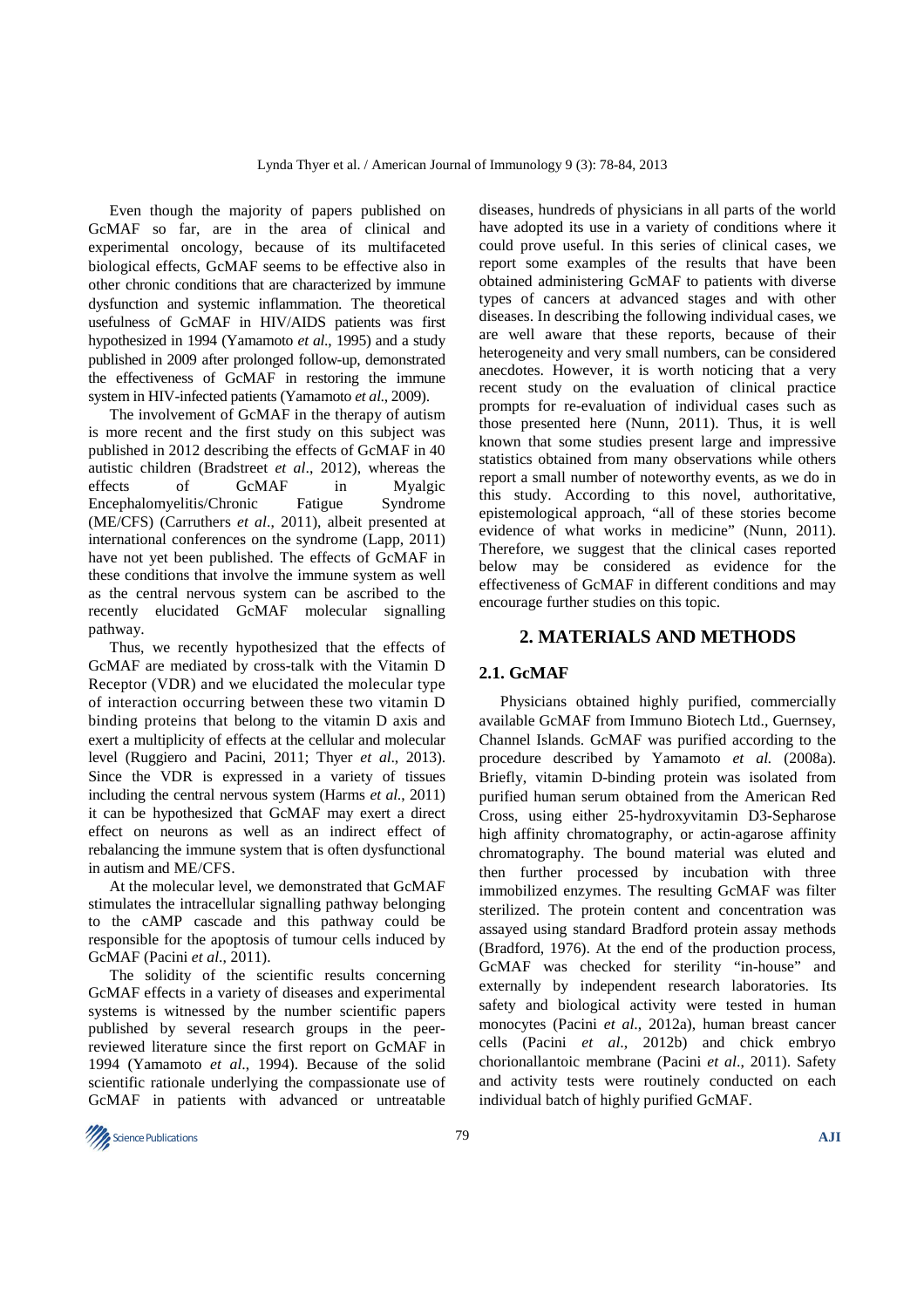## **2.2. Data Collection**

Data collection consisted in the recollection and analysis of the anonymized clinical records and exams sent by Physicians who had used GcMAF with their patients at the Nova Cells Institute of Mexico (NCIM, La Habra Heights, CA, USA). Administration of GcMAF to individual patients was performed by their treating Physicians according to the rules and regulations of their Country. Data collection and analysis were performed at Macro Innovations Ltd, Cambridge, UK and at the Department of Experimental and Clinical Medicine, University of Firenze, Italy. Immuno Biotech Ltd provided for data archives and bio-computational analysis support. None of the Authors of this study treated any of the patients here described.

Therefore, this study has no characteristics whatsoever of a randomized clinical trial; rather, it is a retrospective analysis of anonymised reports. The Authors left the reports as close as possible to the originals with minimal grammar and spelling corrections. Since each Practitioner used a different way of describing the condition of each individual patient, heterogeneity in the reports has to be expected.

Because of these characteristics, this study has no intent of achieving results that could be used to perform statistical analyses; the data are purposely presented as raw data so that each reader can draw her/his conclusions.

#### **2.3. Case Reports and Comments**

The following reports were communicated by NCIM to Immuno Biotech Ltd and refer to the years 2012-2013. In addition to GcMAF, most patients were prescribed other therapeutic approaches as indicated. GcMAF was administered by intramuscular injection following the indications outlined in the literature (Yamamoto *et al*., 2008a; 2008b; 2008c). The original reports are in *italics*.

## **Patient ID: 001-L.R., 71 Years Male**

Cancer, prostate metastasized to the liver. Came to Nova Cells Institute of Mexico July, 2012. Both legs swollen up to the thigh. Unable to urinate. No appetite. Constipated. Extreme fatigue. Could sit down with difficulty because the prostate was enlarged the size of an orange. Lots of pain in the lower back, liver and prostate. The PSA 345. His overall colour was a pale yellow. Before he came to us he was taking antitestosterone hormone injection therapy. No chemo or radiation. Our doctors stabilized him, drawing 3 quarts of urine from his bladder. Gave him enemas and completely

controlled the inflammation in both his legs. This stabilization took 7 days. He was then given our treatment which consists of 10 infusions of donor granulocytes which have been obtained by the process of apheresis from young donors, whose granulocytes are very aggressive against cancer cells. One infusion per day for 5 days then he rests 2 days and so forth until finished. The granulocytes are primed with the NCIM proprietary technology. He stayed one month. By the end of two weeks he was not jaundiced any more. He had a pink colour to his face and palms of his hands and enormous appetite. He was given GcMAF twice a week, then took the rest home. He injected himself twice a week all three vials. He is still injecting more GcMAF but only once a week. Three months after his treatment with us his PSA was 1. He had no pain, was eating great and most astonishing his prostate had shrunken to the size of a walnut. His biopsy says no more cancer.

The results presented in this case are consistent with the original study by Yamamoto *et al.* (2008a) who reported that prostate cancer patients treated with purified GcMAF were "… tumour-free. No recurrence occurred for 7 years" (Yamamoto *et al*., 2008a). They are also consistent with the more recent report by Gregory *et al.* (2010) describing a direct effect of GcMAF on human prostate cancer cells with inhibition of their proliferation and metastatic potential. It should be noticed, however, that this individual patient underwent also other types of immunotherapeutic approaches and therefore it is difficult to ascertain the exact role of each therapeutic approach. This type of interpretative difficulty is common in advanced cancer patients who are often simultaneously treated with different conventional and non-conventional approaches in order to achieve the best results. For example, a very recent report describes the effects of a combined immunotherapy comprising GcMAF-containing human serum, natural killer cell therapy, intravenous high-dose vitamin C, alpha lipoic acid and vitamin D3 administered orally (Inui *et al*., 2013); it is evident that also in this case it is difficult to ascertain the individual merit of each treatment.

### **Patient ID: 002-J., 62 Years Female**

Cancer: Inflammatory Breast cancer. Was diagnosed in April of 2012. Had two rounds of chemotherapy but was having pain still. The doctors did not give her much hope. She came to NCIM in November 2012. She received the granulocyte therapy plus stem cells from umbilical cord blood that have been programmed and primed. She has been injecting GcMAF once a week,

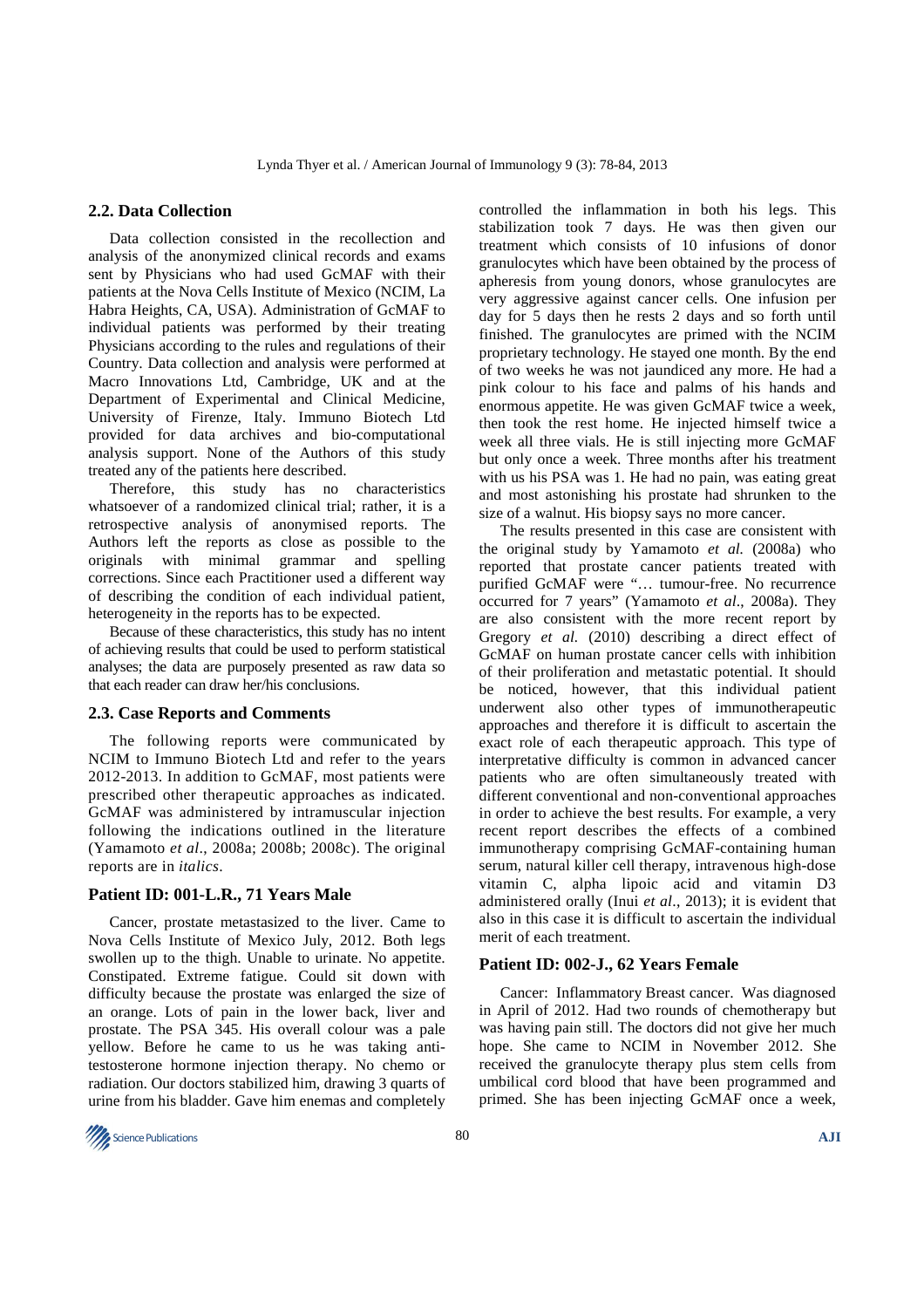Her cancer titers are very low. She has no more pain. We are monitoring her. She says that she feels no more symptoms. The cancer is going in remission.

The results presented in this case are consistent with the original study by Yamamoto *et al*. (2008c) reporting that metastastic breast cancer patients treated with GcMAF obtained "eradication of the tumours. This therapeutic procedure resulted in no recurrence for more than 4 years." (Yamamoto *et al*., 2008c). They are also consistent with the results by Pacini *et al*. (2012b) who described direct effects of GcMAF on human breast cancer cell proliferation and metastatic potential as well as on human breast cancer cell-stimulated neoangiogenesis (Pacini *et al*., 2012b).

#### **Patient ID: 003-P.H., 33 Years Male**

CFS: He has been suffering from chronic fatigue syndrome for the last 14 years. Had been tested for every virus and Lymes (Borellia) but always was negative except HHV-6. The titers were 1,200 in 2011 and 2012. Otherwise very healthy. His symptoms were fatigue but not bed ridden. Only needed to take a 30 to 60 min nap once or twice a day. The immune system was quite low. The Natural Killer cells were very low. His CD3 and CD4 immune cells were very very low. He had a cold every month and sometimes the colds would last 3 months. Neutrophils, very low. Has been also diagnosed with fibromyalgia. Experiencing pain in the calves, thigh and arms as well as upper back. This, when stressed. Headaches when in the sun for a few hours. Suffered insomnia once in a while. He did not test for autoimmune disease. Started injecting GcMAF in October of 2012. He started not being tired after 16 weeks of therapy. He only gets somewhat tied every 2-3 weeks and just takes a 15 min nap and feels great. Only when stressed. After he finished the fourth GcMAF vial, his fibromyalgia pains are all gone. The HHV-6 titers are nonexistent. The NK cell as well as the CD 3 and 4's are above normal. He is going to continue with the GcMAF injections until he finishes the 6 vials. He is ecstatic and so are we.

The results presented in this case are consistent with those presented at the http://www.research1st.com/wpcontent/uploads/2011/10/IACFS.jpgbiennial meeting of the IACFS/ME held in Ottawa, Ontario, in 2011 (http://www.research1st.com/2011/10/13/iacfsme-

summary/). They are also consistent with the very recent publication by Meirleir *et al.* (2013) demonstrating an association between human endogenous retroviruses and ME/CFS (Meirleir *et al*., 2013). Therefore, the results observed in this patient could be ascribed both to a reinforcement of the immune system with consequent improved control on viral infections and/or to a possible direct effect of GcMAF on neurons through cross-talk between GcMAF signalling and the VDR.

#### **Patient ID: 004-C.Y., 35 Years Female**

Multiple Sclerosis, with Lymes (Borellia). In wheelchair for 7 years. Can not walk. Not to alert. Could not carry on a conversation well. Distracted. Twitches, stiffness. We have given her two treatments of cord blood stem cells. One every 7 months. She showed hardly any benefit with the first treatment but in October we added GcMAF to the treatment. She is doing amazing. She can be understood on the phone. The mother is taking her to her business and is conversing with the staff. I personally spoke to her 4 days ago. She carried on a conversation which she could not before. She started raising one leg then the other while lying in bed. Then steps with help. She is now standing by herself for almost an hour just helping herself holding on to a chair. One other symptom that she had was excessive shaking when she was stressed if people looked at her. This has almost disappeared. She is eating very well and is putting on make up. The Lymes is not showing in her test anymore.

To our current knowledge, the results presented in this case have not yet been reported in other publications. It can be hypothesized that they can be ascribed to the stimulation of the immune system by GcMAF.

#### **Patient ID: 005-A.K., 67 Years Male**

Prostate Cancer: Metastasized to the liver, bone and brain. Jaundiced. The Alkaline Phosphatase was 398 from the bone cancer. The PSA 1,600. The prostate as large as a grapefruit. Came to us in October 2012. He was treated with then rounds of granulocytes by apheresis and stem cells from the blood of three umbilical cords, Myschemals and CD34's as well as other more primitive stem cells derived from the Wharton's jelly of the three cords. He stayed in Mexico one month. Was detoxed, stabilized, given organic juices, choldronate to avoid more bone metastazis. He was given GcMAF. 50 injections twice a week until he left. He has been on the cancer protocol ever since and taking the GcMAF in synergy with the our cancer supplement protocol. We have sent him more MAF to continue the treatment. I have finally spoken to the family last week after trying to reach them in Russia for a couple of weeks. His liver is clearing the cancer. The brain tumour is shrinking. The prostate is shrinking. He is alive and plans to continue with his GcMAF

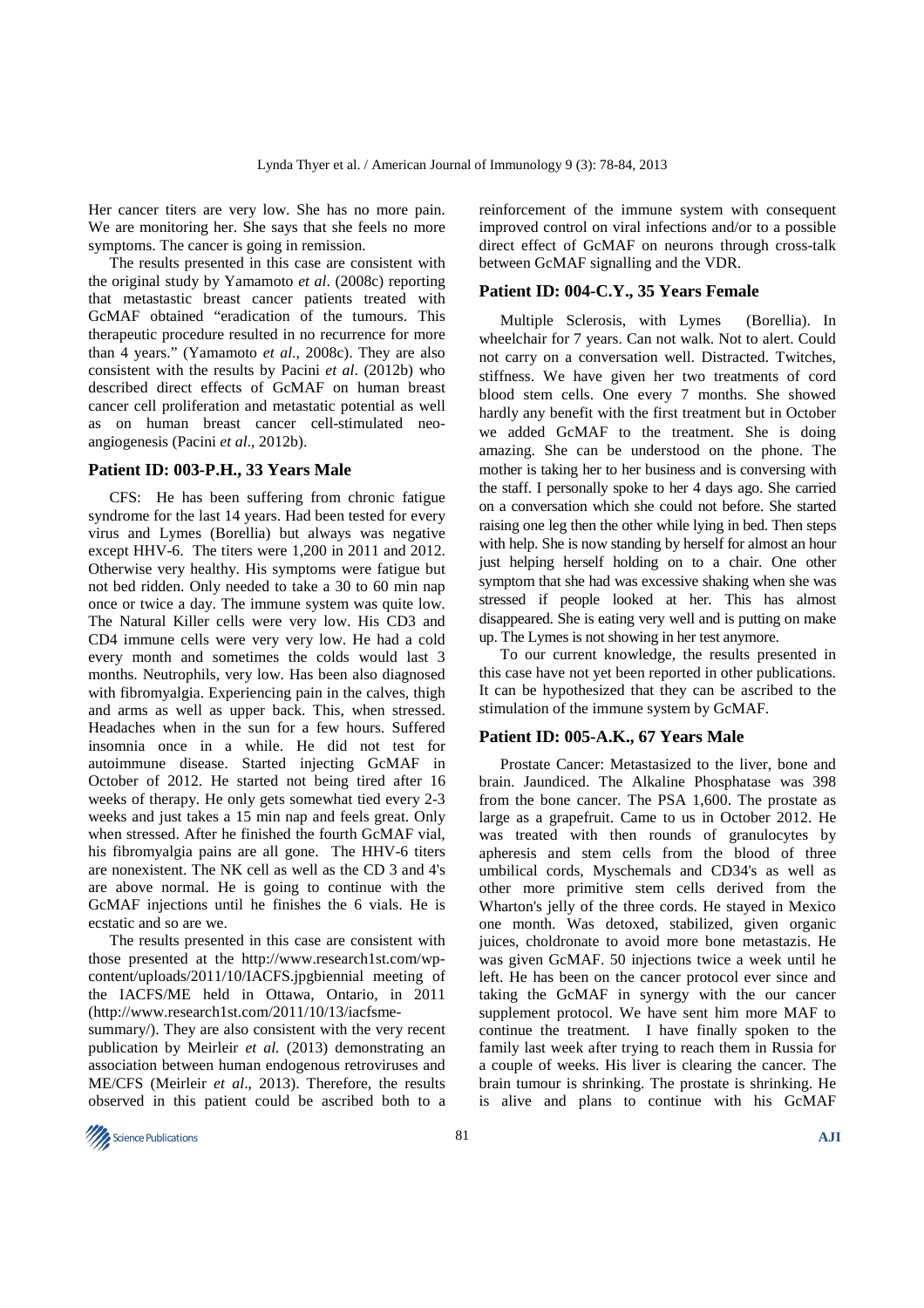injections. He did have a clot in his leg but were able to take it out. His alkaline Phosphatase is now 80 because there is less bone destruction from the bone cancer. His PSA is 45 since last week.

The results presented in this case are consistent with those observed in case #1. Also in this case the patient underwent also other types of non-conventional approaches and therefore it is difficult to ascertain the exact role of each approach.

## **Patient ID: 006-H., 38 Years Male**

ALS or ALS-like symptoms (with Syphilis for 12 years without knowing). He started having symptoms in December 2010. He started not being able to button his shirt buttons. Then unable to move his arms and not able to feed himself or go to the bathroom by himself. He then was not able to eat anything without drinking a fourth glass of water with each bite of food. He needed help climbing stairs so family members had to drag him upstairs to his room. He started choking on his food and was using a respirator off and on. We gave him autologous bone marrow stem cells that were programmed and stem cells from cord blood. He was treated with different antibiotics against the syphilis and given GcMAF. After the second stem cell treatment 30 days later, he was able to hold an ice cream cone and feed himself. After the first stem cell treatment and continuing with his GcMAF treatment, he was walking with a cane and some times with help. 6 months after his treatments he started climbing up and down stairs just holding on to the rail. Then started doing work-outs on his treadmill. He is stable up until last week. He is not progressing. There is no more syphilis.

The improvement of this patient can be ascribed to a combination of effects. The stimulation of the immune system by GcMAF could be responsible for the improvement of the infectious aspects of this complex situation. Also a direct effect of GcMAF on neurons cannot be ruled out.

#### **Patient ID: 007 - J.S., 11 Years Male**

Autistic. Would not play with other children. Would never look at people in the eyes. Withdrawn. Talked to himself mostly. Said incoherent things. As well all many other symptoms of autism.

Started GcMAF treatment December 2012. After he had finished 12 weeks he started communicating with his mother. He is interacting with other children. He is not talking to himself very much. He is reciprocating and accepting hugs.

The results presented in this case are fully consistent with those published by Bradstreet *et al*. (2012) who reported that "GcMAF therapy indicated substantial improvements in language, socialization and cognition" in autistic children.

## **3. RESULTS AND DISCUSSION**

It is well assessed that GcMAF is effective against a variety of experimental and spontaneous tumours as well as against various aspects of neoplastic transformation *in vitro* (Yamamoto *et al*., 2008a; 2008b; 2008c; Nonaka *et al*., 2012; Gregory *et al*., 2010; Pacini *et al*., 2012b). The clinical cases reported here are heterogeneous and describe patients with different types of tumours at different stages as well as patients with other pathologies. In many cases, patients underwent other treatments. In all cancer cases, GcMAF treatment was initiated at late stages of tumour progression since it is understandable that conventional therapies were preferred at earlier stages. In addition, since this is an open-label, non-controlled, retrospective analysis, caution must be employed when ascribing cause and effect to any treatment outcome. However, the response to GcMAF was robust and, even though any statistical analysis is inappropriate in such a heterogeneous recollection of clinical stories, the clinical improvement appears to be evident.

A significant point that emerges from the study of the cases described above is the absence of any reported side effects associated with GcMAF injections in patients. This point, previously assessed also in autistic children (Bradstreet *et al*., 2012), assumes great importance when considering the administration of GcMAF in the context of the so called compassionate treatment of patients with advanced or incurable diseases. In fact, in many countries the absence of side effects is a pre-requisite for the compassionate administration of substances that have not yet been approved by local health authorities. It is obvious that these preliminary reports need a much longer follow-up in order to assess the best indications for GcMAF treatment.

For example, referring to the role of GcMAF in oncology, GcMAF has been used, with encouraging results, in all types of cancers at all stages by physicians who use it as compassionate treatment. However, it can be hypothesized that certain histological types as well as certain definite stages of cancer might have a differential response to GcMAF. Also the patient's genotype as far

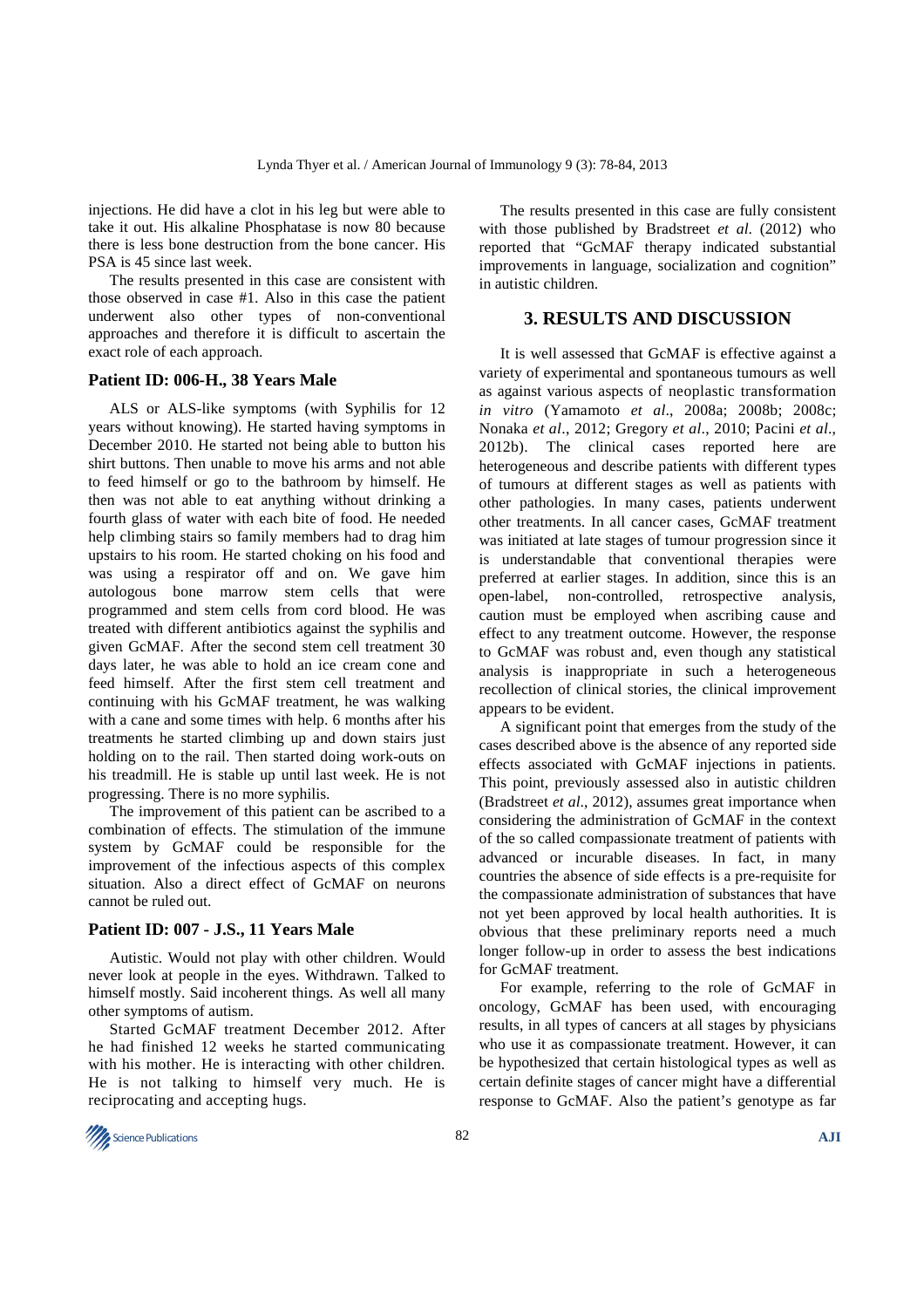as VDR gene polymorphisms are concerned, might influence the individual response to GcMAF. In fact, it was recently demonstrated that the degree of the response of normal human monocytes to GcMAF is associated with individual VDR genotypes (Pacini *et al*., 2012a) and it can be hypothesized that also the response in terms of anti-neoplastic effects may be associated with such polymorphisms. Finally, it should be remembered that the prognosis for all types of cancers is dependent upon the nutritional and inflammatory status of the patient that can be monitored by the Prognostic Inflammatory and Nutritional Index (PINI) (Fabris *et al*., 2012). The PINI score therefore could become part of the laboratory assessment during GcMAF treatment and together with Nagalase testing and VDR gene polymorphism determination, it could help monitor the response of each individual patient allowing adjustment of the dose and the frequency of administration in order to obtain the optimum results.

The preliminary results reported here are consistent with the recent publication of Inui *et al*. (2013) who described three clinical cases successfully treated with a combination of therapies including subcutaneous or intramuscular injections of GcMAF-containing human serum (Hirota *et al*., 2013). However, at variance with their study, the results presented here were obtained with highly purified GcMAF instead of injecting human serum which was not purified using a vitamin D affinity column (Hirota *et al*., 2013). Therefore, we can conclude that the results that we observed are to be attributed to the highly purified GcMAF used in this study and not to other serum proteins that might have acted as confounding factors.

#### **3.1. Potential Conflicts of Interest**

DN is the CEO of Immuno Biotech, Ltd (the company isolating and purifying the GcMAF protein). However, DN had no knowledge of the therapies being used nor of the names of any patients whose data were being analyzed. Neither he, nor any employee of Immuno Biotech, Ltd had any knowledge of the clinical records or the patient names used in this study.

## **4. CONCLUSION**

The observations reported here confirm and extend the results presented by several Authors on the role of GcMAF in different conditions and open the way to further studies aimed at assessing the precise role and indications of GcMAF in the immunotherapy of cancer and other chronic diseases.

## **5. REFERENCES**

- Bradford, M.M., 1976. A rapid and sensitive method for the quantitation of microgram quantities of protein utilizing the principle of protein-dye binding. Analytical Biochem., 72: 248-254. PMID: 942051
- Bradstreet, J.J., E. Vogelaar and L. Thyer, 2012. Initial observations of elevated alpha-Nacetylgalactosaminidase activity associated with autism and observed reductions from GC proteinmacrophage activating factor injections. Autism Insights, 4: 31-38. DOI: 10.4137/AUI.S10485
- Carruthers, B.M., M.I.V. de Sande, K.L. De Meirleir, N.G. Klimas and G. Broderick *et al*., 2011. Myalgic encephalomyelitis: International consensus criteria. J. Int. Med., 270: 327-338. DOI: 10.1111/j.1365- 2796.2011.02428.x
- Fabris, A., P. Biagioni, T. Punzi, G. Morucci and M. Gulisano *et al*., 2012. Role of angiotensinconverting enzyme and vitamin D receptor gene polymorphisms in cancer anorexia-cachexia syndrome. Am. J. Immunol., 8: 65-70. DOI: 10.3844/ajisp.2012.65.70
- Gregory, K.J., B. Zhao, D.R. Bielenberg, S. Dridi and J. Wu *et al*., 2010. Vitamin D binding proteinmacrophage activating factor directly inhibits proliferation, migration and uPAR expression of prostate cancer cells. PLoS One, 5: e13428. DOI: 10.1371/journal.pone.0013428
- Harms, L.R., T.H. Burne, D.W. Eyles and J.J. McGrath, 2011. Vitamin D and the brain. Best Practice Res. Clin. Endocrinol. Metab., 25: 657-669. DOI: 10.1016/j.beem.2011.05.009.
- Hirota, K., Y. Nakagawa, R. Takeuchi, Y. Uto and H. Hori *et al*., 2013. Antitumor effect of degalactosylated gc-globulin on orthotopic grafted lung cancer in mice. Anticancer Res., 33: 2911- 2915. PMID: 23780979
- Inui, T., D. Kuchiike, K. Kubo, M. Mette and Y. Uto *et al*., 2013. Clinical Experience of integrative cancer immunotherapy with GcMAF. Anticancer Res., 33: 2917-2919. PMID: 23780980
- Kalkunte, S., L. Brard, C.O. Granai and N. Swamy, 2005. Inhibition of angiogenesis by vitamin Dbinding protein: Characterization of anti-endothelial activity of DBP-maf. Angiogenesis, 8: 349-360. DOI: 10.1007/s10456-005-9024-7
- Lapp, C., 2011. IACFS/ME International Conference Summary. Hunter-Hopkins Center, P.A., Charlotte, North Carolina.